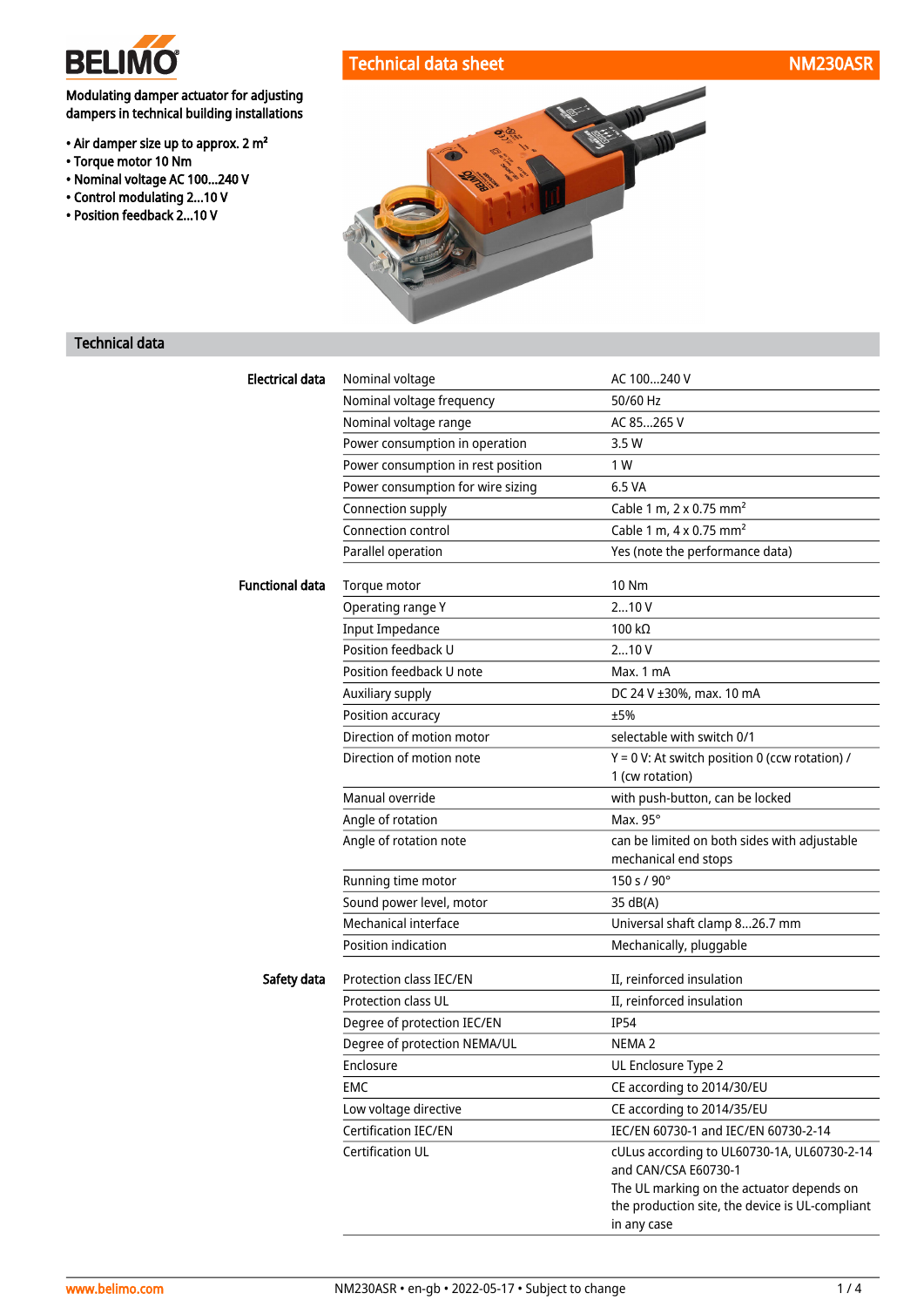

**Technical data sheet** 

| NM230ASR |  |
|----------|--|
|          |  |

| Safety data | Mode of operation             | Type 1                      |
|-------------|-------------------------------|-----------------------------|
|             | Rated impulse voltage supply  | 2.5 kV                      |
|             | Rated impulse voltage control | $0.8$ kV                    |
|             | Pollution degree              | 3                           |
|             | Ambient temperature           | $-3050^{\circ}$ C           |
|             | Storage temperature           | $-4080^{\circ}$ C           |
|             | Ambient humidity              | Max. 95% RH, non-condensing |
|             | Servicing                     | maintenance-free            |
| Weight      | Weight                        | $0.83$ kg                   |

#### Safety notes

- This device has been designed for use in stationary heating, ventilation and air-conditioning systems and must not be used outside the specified field of application, especially in aircraft or in any other airborne means of transport.
- Outdoor application: only possible in case that no (sea) water, snow, ice, insolation or aggressive gases interfere directly with the device and that it is ensured that the ambient conditions remain within the thresholds according to the data sheet at any time.
- Caution: Power supply voltage!
- Only authorised specialists may carry out installation. All applicable legal or institutional installation regulations must be complied during installation.
- The device may only be opened at the manufacturer's site. It does not contain any parts that can be replaced or repaired by the user.
- Cables must not be removed from the device.
- To calculate the torque required, the specifications supplied by the damper manufacturers concerning the cross-section, the design, the installation situation and the ventilation conditions must be observed.
- The device contains electrical and electronic components and must not be disposed of as household refuse. All locally valid regulations and requirements must be observed.

Product features

| Mode of operation            | The actuator is connected with a standard control signal of 010 V and drives to the position<br>defined by the control signal. Measuring voltage U serves for the electrical display of the<br>damper position 0100% and as control signal for other actuators. |
|------------------------------|-----------------------------------------------------------------------------------------------------------------------------------------------------------------------------------------------------------------------------------------------------------------|
| Simple direct mounting       | Simple direct mounting on the damper shaft with a universal shaft clamp, supplied with an anti-<br>rotation device to prevent the actuator from rotating.                                                                                                       |
| Manual override              | Manual override with push-button possible (the gear is disengaged for as long as the button is<br>pressed or remains locked).                                                                                                                                   |
| Adjustable angle of rotation | Adjustable angle of rotation with mechanical end stops.                                                                                                                                                                                                         |
| High functional reliability  | The actuator is overload protected, requires no limit switches and automatically stops when the<br>end stop is reached.                                                                                                                                         |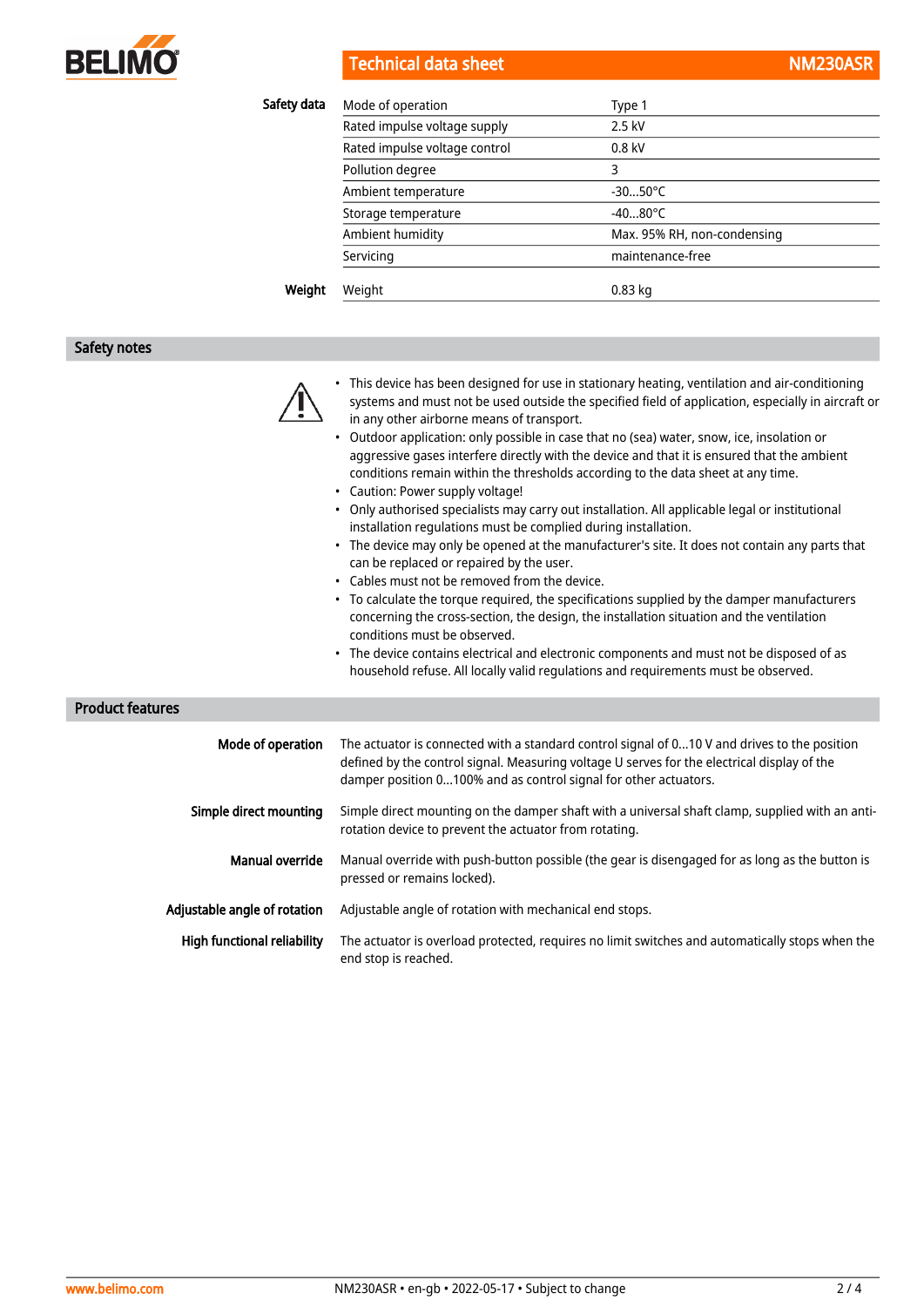

| <b>Electrical accessories</b> | <b>Description</b>                                                              | <b>Type</b>      |
|-------------------------------|---------------------------------------------------------------------------------|------------------|
|                               | Auxiliary switch 1 x SPDT add-on                                                | S <sub>1</sub> A |
|                               | Auxiliary switch 2 x SPDT add-on                                                | S <sub>2</sub> A |
|                               | Feedback potentiometer 140 $\Omega$ add-on                                      | P140A            |
|                               | Feedback potentiometer 200 $\Omega$ add-on                                      | <b>P200A</b>     |
|                               | Feedback potentiometer 500 $\Omega$ add-on                                      | <b>P500A</b>     |
|                               | Feedback potentiometer 1 kΩ add-on                                              | P1000A           |
|                               | Feedback potentiometer 2.8 kΩ add-on                                            | P2800A           |
|                               | Feedback potentiometer 5 k $\Omega$ add-on                                      | P5000A           |
|                               | Feedback potentiometer 10 kΩ add-on                                             | P10000A          |
|                               | Signal converter voltage/current 100 kΩ Supply AC/DC 24 V                       | Z-UIC            |
|                               | Positioner for wall mounting                                                    | SGA24            |
|                               | Positioner for built-in mounting                                                | SGE24            |
|                               | Positioner for front-panel mounting                                             | SGF24            |
|                               | Positioner for wall mounting                                                    | <b>CRP24-B1</b>  |
| <b>Mechanical accessories</b> | <b>Description</b>                                                              | <b>Type</b>      |
|                               | Actuator arm for standard shaft clamp (one-sided)                               | AH-25            |
|                               | Shaft extension 240 mm Ø20 mm for damper shaft Ø 822.7 mm                       | AV8-25           |
|                               | Ball joint suitable for damper crank arm KH8, Multipack 10 pcs.                 | KG8              |
|                               | Ball joint suitable for damper crank arm KH8 / KH10, Multipack 10 pcs.          | KG10A            |
|                               | Damper crank arm Slot width 8.2 mm, clamping range Ø1018 mm                     | KH <sub>8</sub>  |
|                               | Shaft clamp one-sided, clamping range Ø826 mm with insert, Multipack<br>20 pcs. | <b>K-ENMA</b>    |
|                               | Shaft clamp one-sided, clamping range Ø826 mm, Multipack 20 pcs.                | K-ENSA           |
|                               | Shaft clamp reversible, clamping range Ø820 mm                                  | K-NA             |
|                               | Form fit insert 8x8 mm, Multipack 20 pcs.                                       | ZF8-NMA          |
|                               | Form fit insert 10x10 mm, Multipack 20 pcs.                                     | ZF10-NSA         |
|                               | Form fit insert 12x12 mm, Multipack 20 pcs.                                     | ZF12-NSA         |
|                               | Form fit insert 15x15 mm, Multipack 20 pcs.                                     | ZF15-NSA         |
|                               | Form fit insert 16x16 mm, Multipack 20 pcs.                                     | ZF16-NSA         |
|                               | Mounting kit for linkage operation for flat installation                        | ZG-NMA           |
|                               | Anti-rotation mechanism 180 mm, Multipack 20 pcs.                               | Z-ARS180         |
|                               | Base plate extension for NMA to NM                                              | Z-NMA            |
|                               | Position indicator, Multipack 20 pcs.                                           | $Z-PI$           |

#### Electrical installation



#### Caution: Power supply voltage!

Parallel connection of other actuators possible. Observe the performance data.

## Wiring diagrams





- $1 = **black**$
- $2 = red$
- 3 = white
- 5 = orange